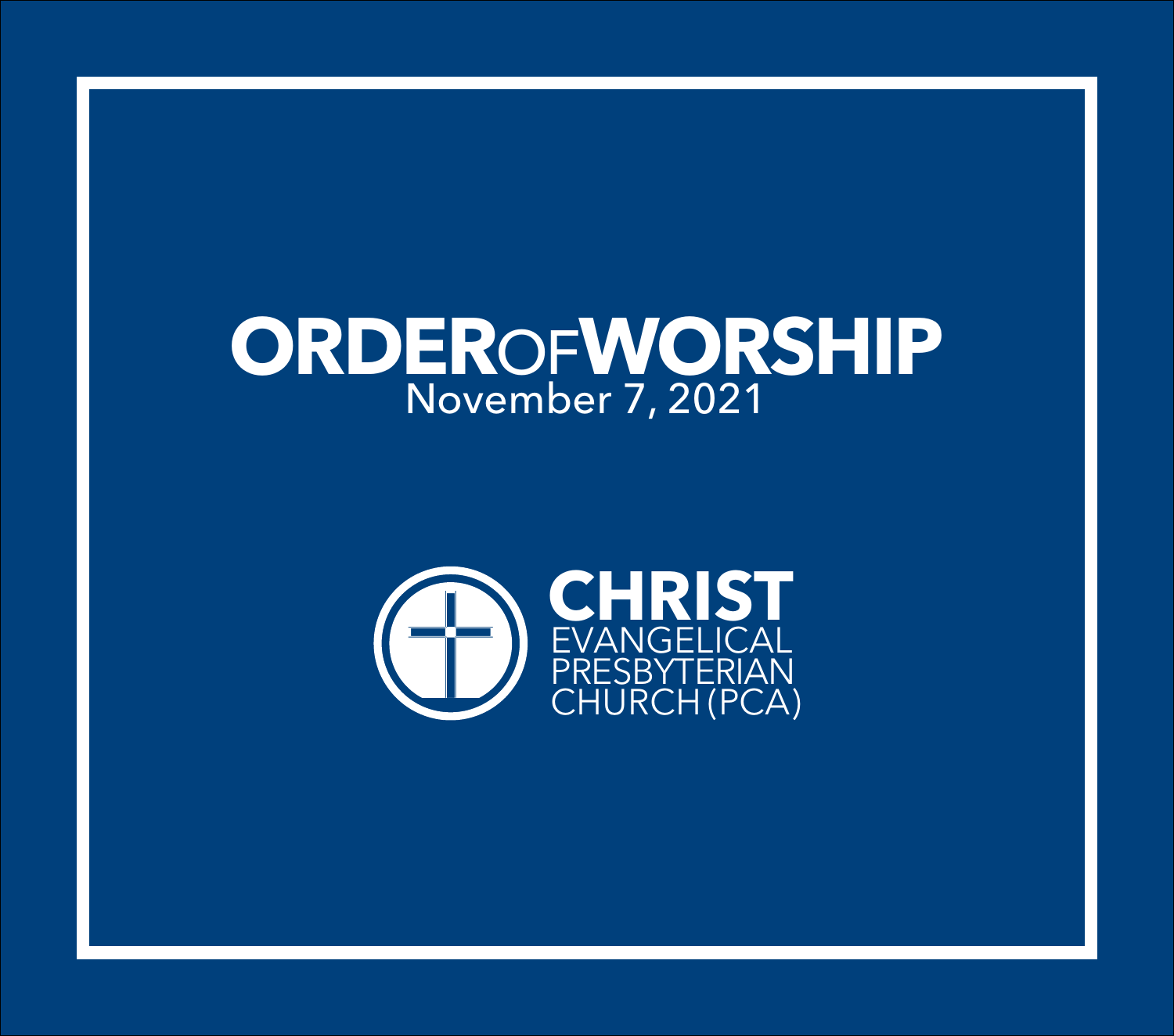# **ORDER OF WORSHIP** November 7, 2021

# **Prelude**

# **Welcome**

To all who are weary and need rest; To all who mourn and long for comfort; To all who feel worthless and wonder if God cares; To all who fail and desire strength; To all who sin and need a Savior; To all who hunger and thirst for righteousness; And to whoever will come–

This Church opens wide her doors and offers her welcome in the name of the Lord Jesus Christ.

# **Call to Worship** Psalm 92:1-2, 4

Minister: It is good to give thanks to the LORD, to sing praises to your name, O Most High; to declare your steadfast love in the morning, and your faithfulness by night, For you, O LORD, have made me glad by your work;

at the works of your hands I sing for joy.

Let us worship the Lord together!

# **Hymn of Praise**

# **Rejoice, The Lord Is King**

Rejoice the Lord is King Your Lord and King adore Rejoice give thanks and sing And triumph evermore

*Chorus Lift up your heart Lift up your voice Rejoice again I say rejoice*

Jesus the Savior reigns The God of truth and love When he had purged our stains He took his seat above

### *Chorus*

His kingdom cannot fail He rules o'er earth and heav'n The keys of death and hell Are to our Jesus giv'n

# *Chorus*

He sits at God's right hand Till all his foes submit And bow to his command And fall beneath his feet

*Chorus*

*continued*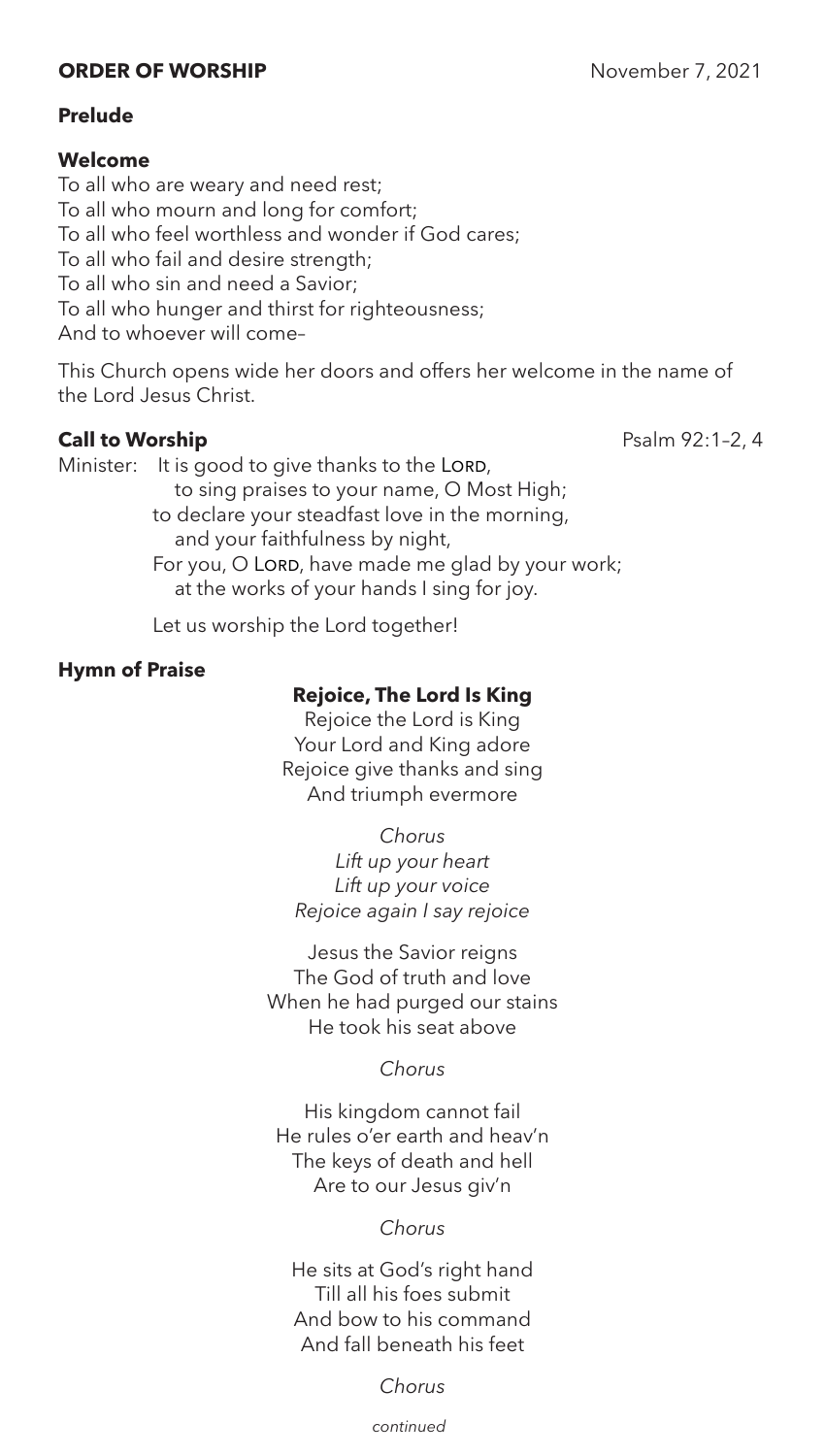Rejoice in glorious hope Our Lord the Judge shall come And take his servants up to Their eternal home

*Chorus Lift up your heart Lift up your voice Rejoice again I say rejoice*

# **Invocation and Prayer for the Persecuted Church**

#### **The Lord's Prayer**

Our Father, who art in heaven, hallowed be thy name. Thy kingdom come, thy will be done, on earth as it is in heaven. Give us this day our daily bread, and forgive us our debts, as we forgive our debtors. And lead us not into temptation, but deliver us from evil. For thine is the kingdom, and the power, and the glory forever. Amen.

#### **Gloria Patri**

Glory be to the Father And to the Son and to the Holy Ghost As it was in the beginning Is now and ever shall be World without end Amen Amen

Affirmation of Faith **Affirmation of Faith Romans 8:28-35; 37-39** 

Minister: Let us affirm what God's Word tells us is true even today.

All: **And we know that for those who love God all things work together for good, for those who are called according to his purpose. For those whom he foreknew he also predestined to be conformed to the image of his Son, in order that he might be the firstborn among many brothers. And those whom he predestined he also called, and those whom he called he also justified, and those whom he justified he also glorified.**

> **What then shall we say to these things? If God is for us, who can be against us? He who did not spare his own Son but gave him up for us all, how will he not also with him graciously give us all things? Who shall bring any charge against God's elect? It is God who justifies. Who is to condemn? Christ Jesus is the one who died—more than that, who was raised—who is at the right hand of God, who indeed is interceding for us. Who shall separate us from the love of Christ? Shall tribulation, or distress, or persecution, or famine, or nakedness, or danger, or sword?**

> **No, in all these things we are more than conquerors through him who loved us. For I am sure that neither death nor life, nor angels nor rulers, nor things present nor things to come, nor powers, nor height nor depth, nor anything else in all creation, will be able to separate us from the love of God in Christ Jesus our Lord.**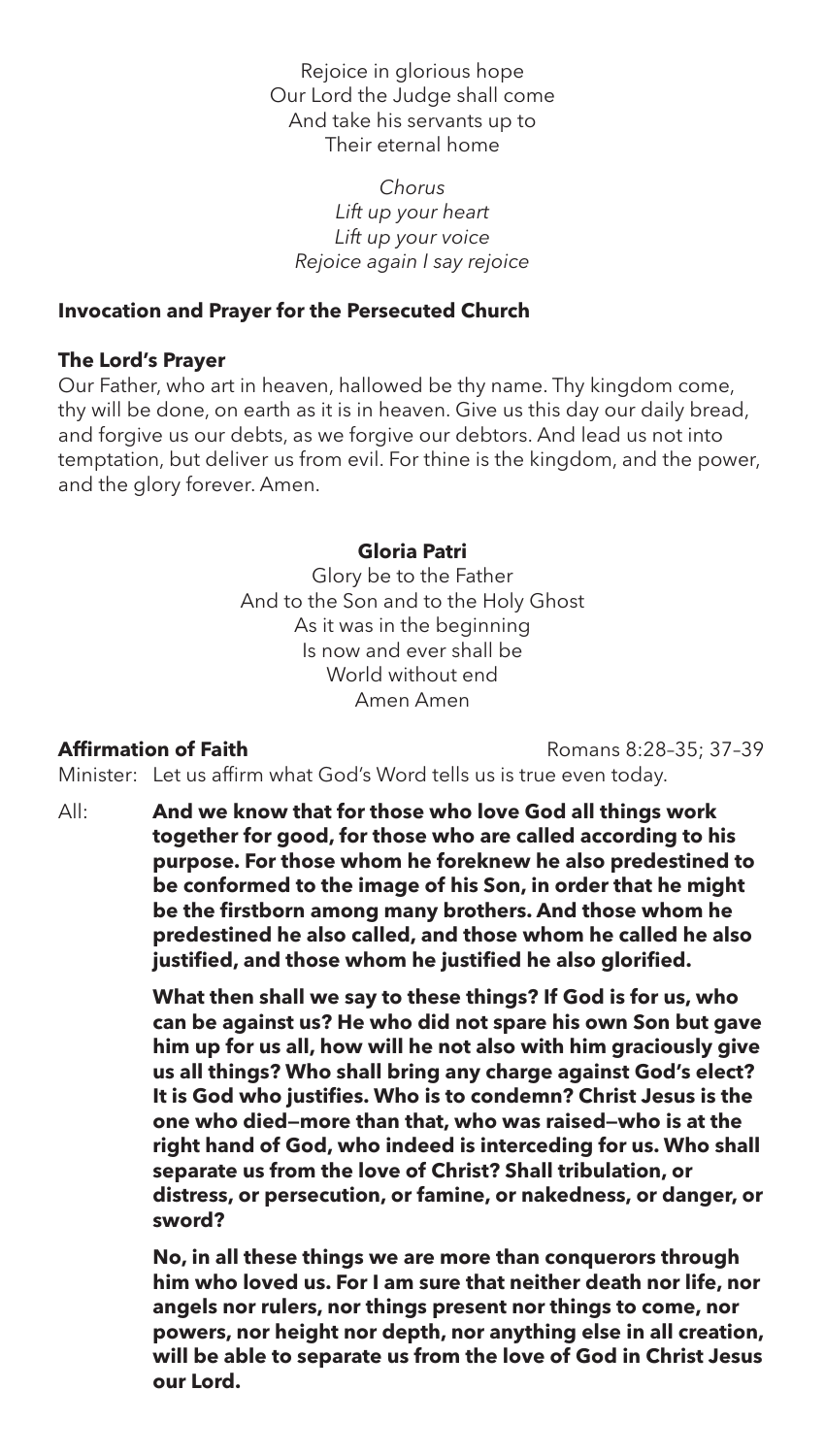### **The Church's One Foundation**

The Church's one foundation Is Jesus Christ her Lord She is his new creation By water and the Word From heav'n he came and sought her To be his holy bride With his own blood he bought her And for her life he died

> Elect from every nation Yet one o'er all the earth Her charter of salvation One Lord one faith one birth One holy name she blesses Partakes one holy food And to one hope she presses With every grace endued

'Mid toil and tribulation And tumult of her war She waits the consummation Of peace forevermore Till with the vision glorious Her longing eyes are blest And the great church victorious Shall be the church at rest

Yet she on earth hath union With God the Three in One And mystic sweet communion With those whose rest is won O happy ones and holy Lord give us grace that we Like them the meek and lowly On high may dwell with thee

**Call to Confession Exodus 20:15** Westminster Shorter Catechism Q/A 73; Heidelberg Catechism Q/A 110

Minister: What is the eighth commandment?

### **People: The eighth commandment is: You shall not steal.**

Minister: What does God forbid in the eighth commandment?

**All: He forbids not only outright theft and robbery, punishable by law. But in God's sight theft also includes cheating and swindling our neighbor by schemes made to appear legitimate, such as: inaccurate measurements of weight, size or volume; fraudulent merchandizing; counterfeit money; excessive interest; or any other means forbidden by God. In addition, he forbids all greed and pointless squandering of his gifts.**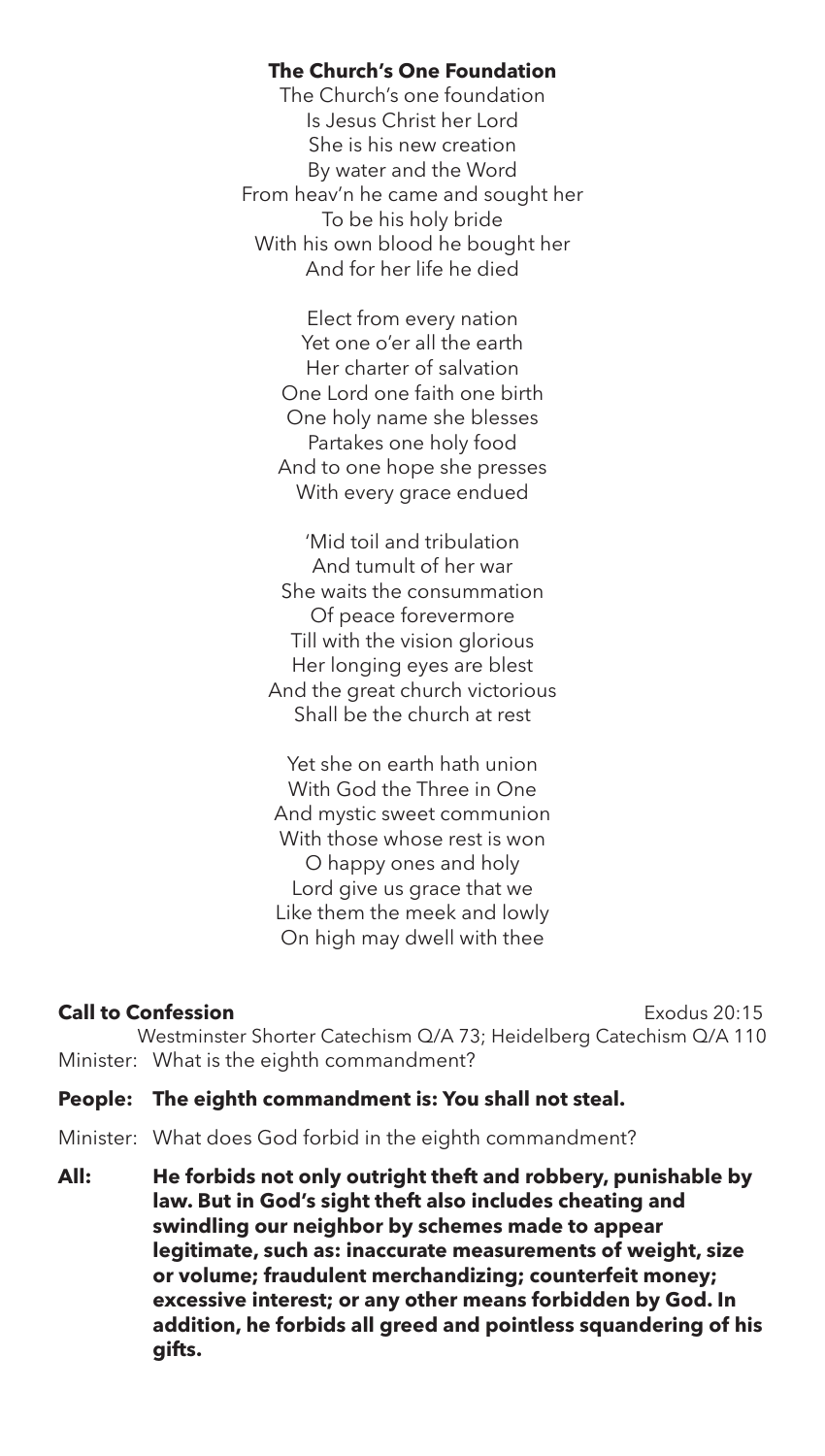# **Public Confession**

Minister: Let us confess our sins together.

**All: Almighty God, who brought back from the dead our Lord Jesus Christ, we humbly acknowledge that we have not lived in a manner worthy of your redeeming grace. You have raised us up with Christ who is seated at your right hand. You have commanded us to set our mind on things above and not on the things of earth. Yet we have transgressed your laws by loving ourselves more than you our God, or our neighbor. We are so easily caught up in the materialism of our day, worshipping the creature and the creation, rather than you, our Creator. When we do this, we forget your mighty victory over sin and death. Have mercy upon us, O God. Deliver us from immorality, impurity, evil desire, and greed, which is idolatry. Do not leave us to ourselves but send your Spirit that we may live above this fallen world and show forth your resurrection power. In the exalted name of our risen Savior, we pray. Amen.**

# **Silent Confession**

**Assurance of Pardon and Comfort** 1 Timothy 1:15 Minister: The saying is trustworthy and deserving of full acceptance, that Christ Jesus came into the world to save sinners, of whom I am the foremost.

> Hear and receive the good news of the gospel: in Jesus Christ, we are forgiven.

### **People: Thanks be to God!**

### **Yet Not I But Through Christ In Me**

What gift of grace is Jesus my redeemer There is no more for heaven now to give He is my joy my righteousness and freedom My steadfast love My deep and boundless peace To this I hold my hope is only Jesus For my life is wholly bound to his Oh how strange and divine I can sing all is mine Yet not I but through Christ in me

The night is dark but I am not forsaken For by my side the Savior he will stay I labor on in weakness and rejoicing For in my need his power is displayed To this I hold my Shepherd will defend me Through the deepest valley he will lead Oh the night has been won And I shall overcome Yet not I but through Christ in me

*continued*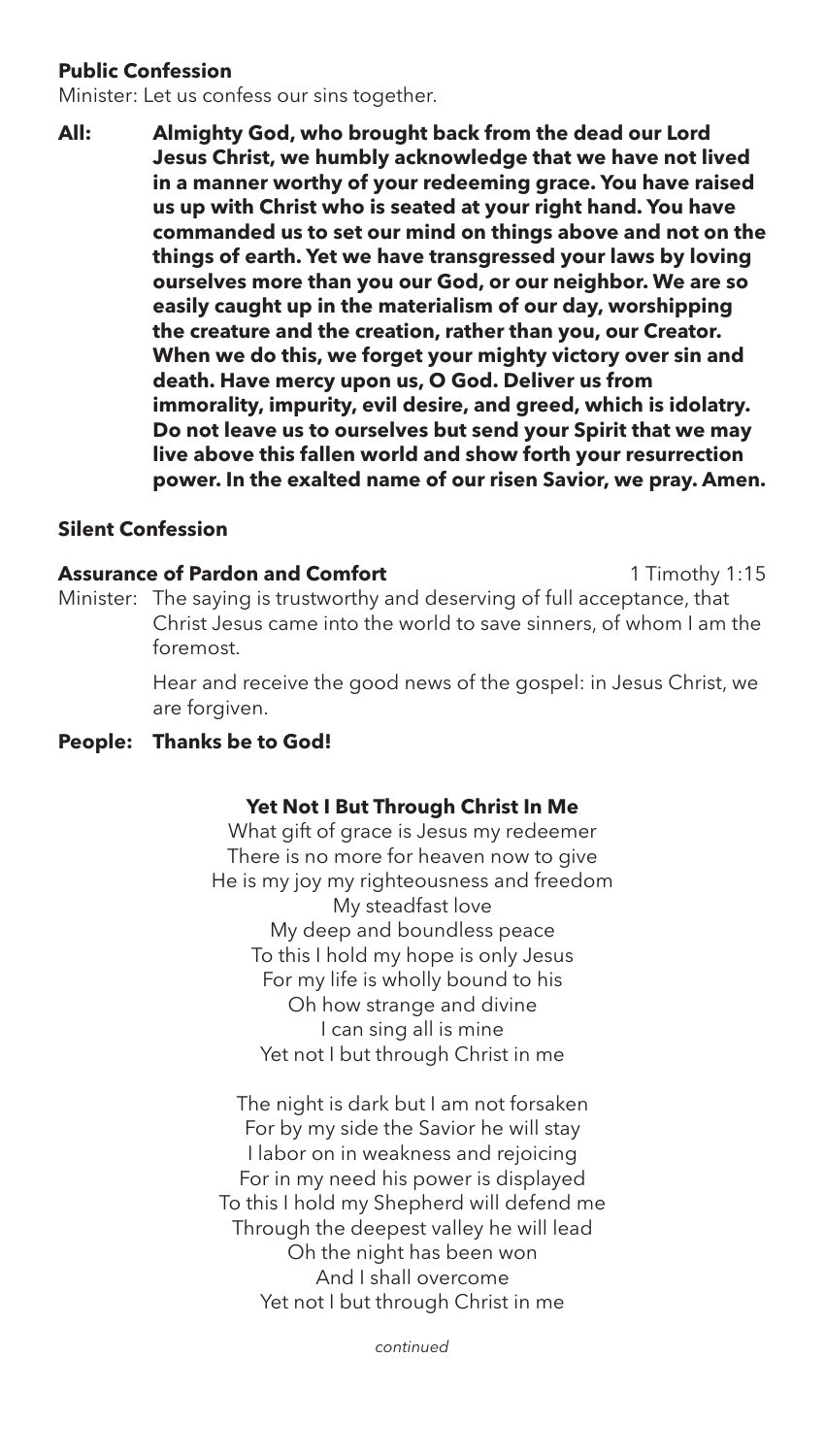No fate I dread I know I am forgiven The future sure the price it has been paid For Jesus bled and suffered for my pardon And he was raised to overthrow the grave To this I hold my sin has been defeated Jesus now and ever is my plea Oh the chains are released I can sing I am free Yet not I but through Christ in me

With every breath I long to follow Jesus For he has said that he will bring me home And day by day I know he will renew me Until I stand with joy before the throne To this I hold my hope is only Jesus All the glory evermore to him When the race is complete Still my lips shall repeat Yet not I but through Christ in me To this I hold my hope is only Jesus All the glory evermore to him When the race is complete Still my lips shall repeat Yet not I but through Christ in me

> When the race is complete Still my lips shall repeat Yet not I but through Christ in me Yet not I but through Christ in me Yet not I but through Christ in me

#### **Tithes And Offerings**

# **The Doxology**

Praise God from whom all blessings flow Praise him all creatures here below Praise him above ye heavenly host Praise Father Son and Holy Ghost Amen

#### **Prayer Of Dedication**

#### **Sermon**

#### **"All to the Praise of His Glory"**

*Ephesians 1:11–12* Rev. Richard Harris